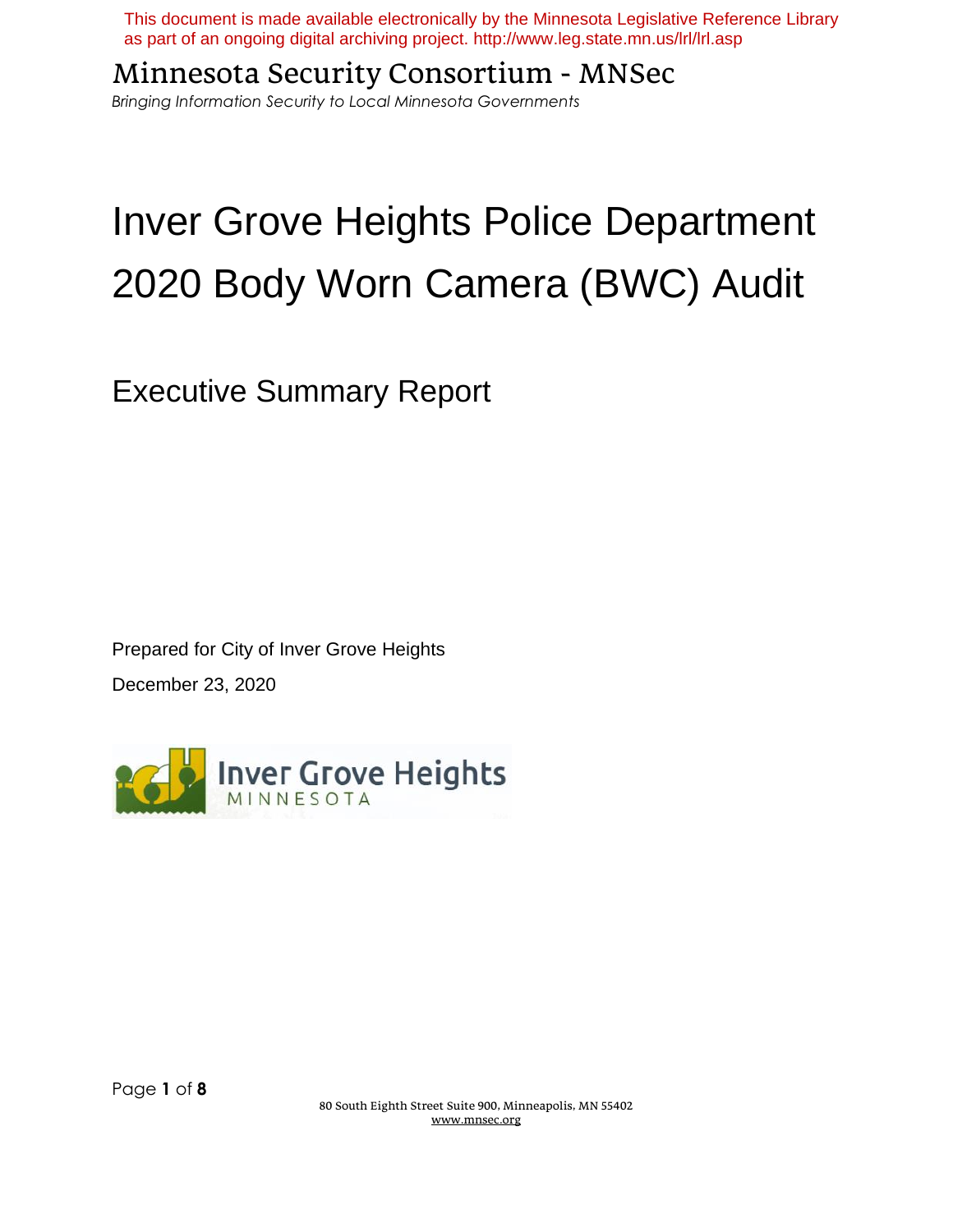*Bringing Information Security to Local Minnesota Governments*

### **Background:**

Inver Grove Heights Police Department retained the Minnesota Security Consortium (MNSec) to audit its agency's use of its Body-Worn Camera (BWC, see Definitions Section below) program against the requirements of Minn. Stat. § 13.825 and Minn. Stat. § 626.8473. The Minnesota Security Consortium (MNSec) does not operate or have access to their BWC systems, therefore allowing it to audit the systems as an independent auditor. Interviews and auditing of the Axon system was conducted with the Inver Grove Heights Police Department Patrol Commander during the audit process.

### **Definitions**:

For the purposes of this audit and report, the use of the term Body-Worn Camera (BWC) systems shall be the same as the State Statute definition of "Portable Recording Systems," as defined by Minn. Stat. § 13.825, Subd. 1 (b) as follows:

"portable recording system" means a device worn by a peace officer that is capable of both video and audio recording of the officer's activities and interactions with others or collecting digital multimedia evidence as part of an investigation;

"portable recording system data" means audio or video data collected by a portable recording system; and

"redact" means to blur video or distort audio so that the identity of the subject in a recording is obscured sufficiently to render the subject unidentifiable.

# **Audit Period and Scope:**

The Audit Period covered by this report covers the period 11/1/18 to 10/31/20.

Inver Grove Heights Police Department uses the Cloud based Axon video system for its BWC program. Although their Axon system records both in-squad video as well as BWC videos, the scope of the audit focused only on BWC video data. Their Axon systems was treated as their only primary source of all BWC data and was the focus of this audit. All Axon BWC data video had date and time stamps of when the data was collected.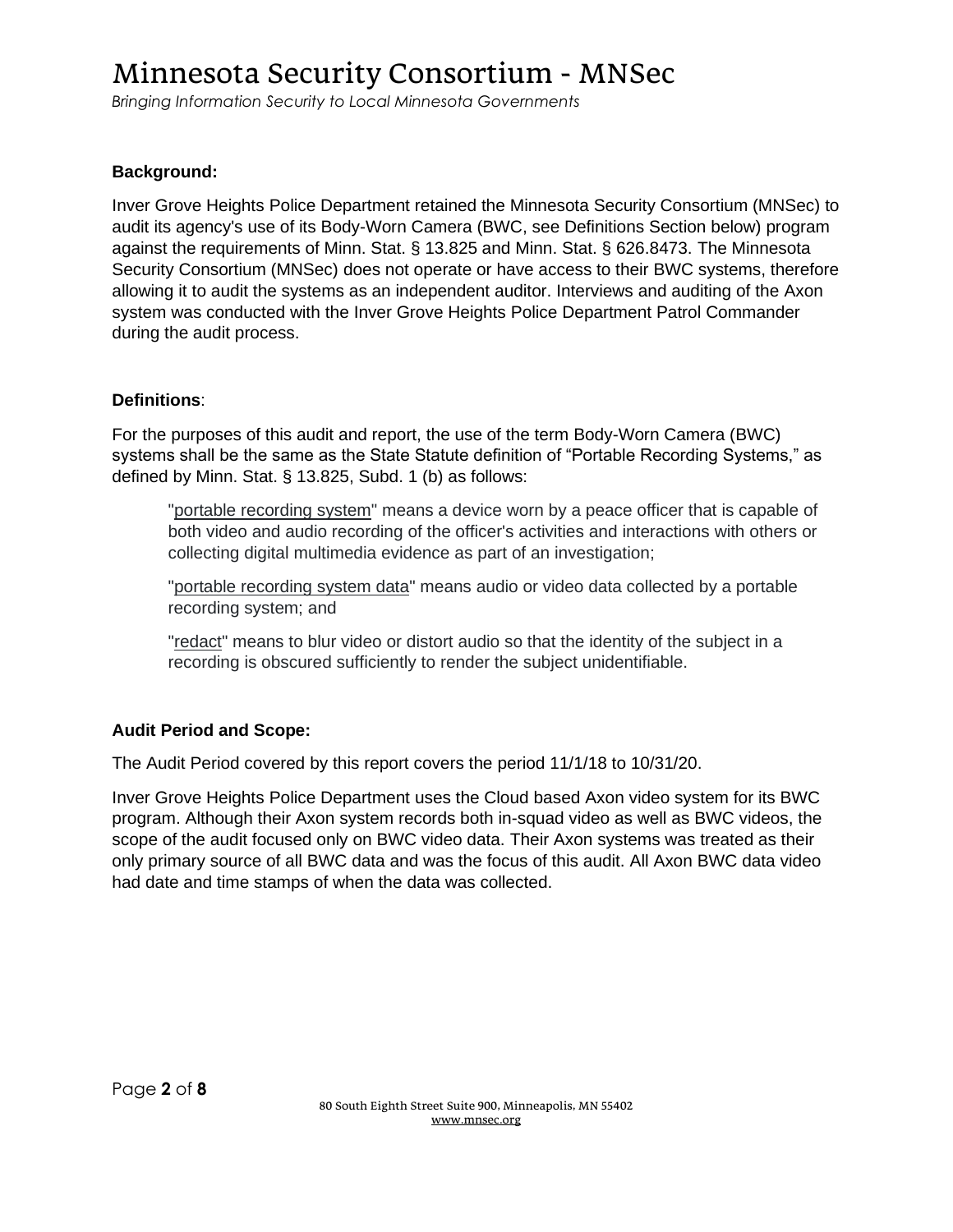*Bringing Information Security to Local Minnesota Governments*

# **Required Public Hearing:**

Pursuant to Minn. Stat. § 626.8473, Subd. 2, Inver Grove Heights Police Department allowed for public comment regarding its new BWC Program at the Inver Grove Heights City Council Workshop held on October 22, 2018. The meeting notice was posted on August 10, 2018 on their City Website and FaceBook pages. Board Minutes of this Inver Grove Heights City Council Workshop and Meeting were provided to us and reviewed during the audit.

Inver Grove Heights was compliant with this aspect of the Statute, Minn. Stat. § 626.8473, Subd. 2.

#### **Department BWC Policy:**

Inver Grove Heights Police Department has two BWC Policies in place.

The main BWC policy is entitled, "Body-Worn Cameras, Policy Number 32." Their Policy was reviewed to ensure that it contained the required elements as outlined in Minn. Stat. § 626.8473, Subd. 3. One recommendation was made, regarding the responsibilities of their IT Department. This was a minor recommendation since Axon storage is maintained in their CJIS Cloud.

The secondary BWC policy is entitled, "Axon Data Labeling and Retention, Policy Number 31." Their Policy was reviewed to ensure that it contained the required elements as outlined in Minn. Stat. § 626.8473, Subd. 3.

Both BWC policies were updated on June 1, 2020, prior to the Audit. Their willingness to keep their policies updated and current was noted and satisfies the intent of the statute.

### **Officer use of BWC Equipment:**

Inver Grove Heights Police Department policy "Body-Worn Cameras, Policy Number 32." requires that Officers wear their BWC equipment and activate it during specific instances.

Random samples of officers' patrol duty schedules were taken and compared against their dispatch Calls for Service, as well as the Axon video library to determine if they had been recording videos during those calls in accordance with their policy. In all but one Call for Service, the patrol officers appeared to be using their BWC appropriately and activating recordings as outlined in the policy, Body-Worn Cameras, Policy Number 32, section, "General Guidelines for Recording."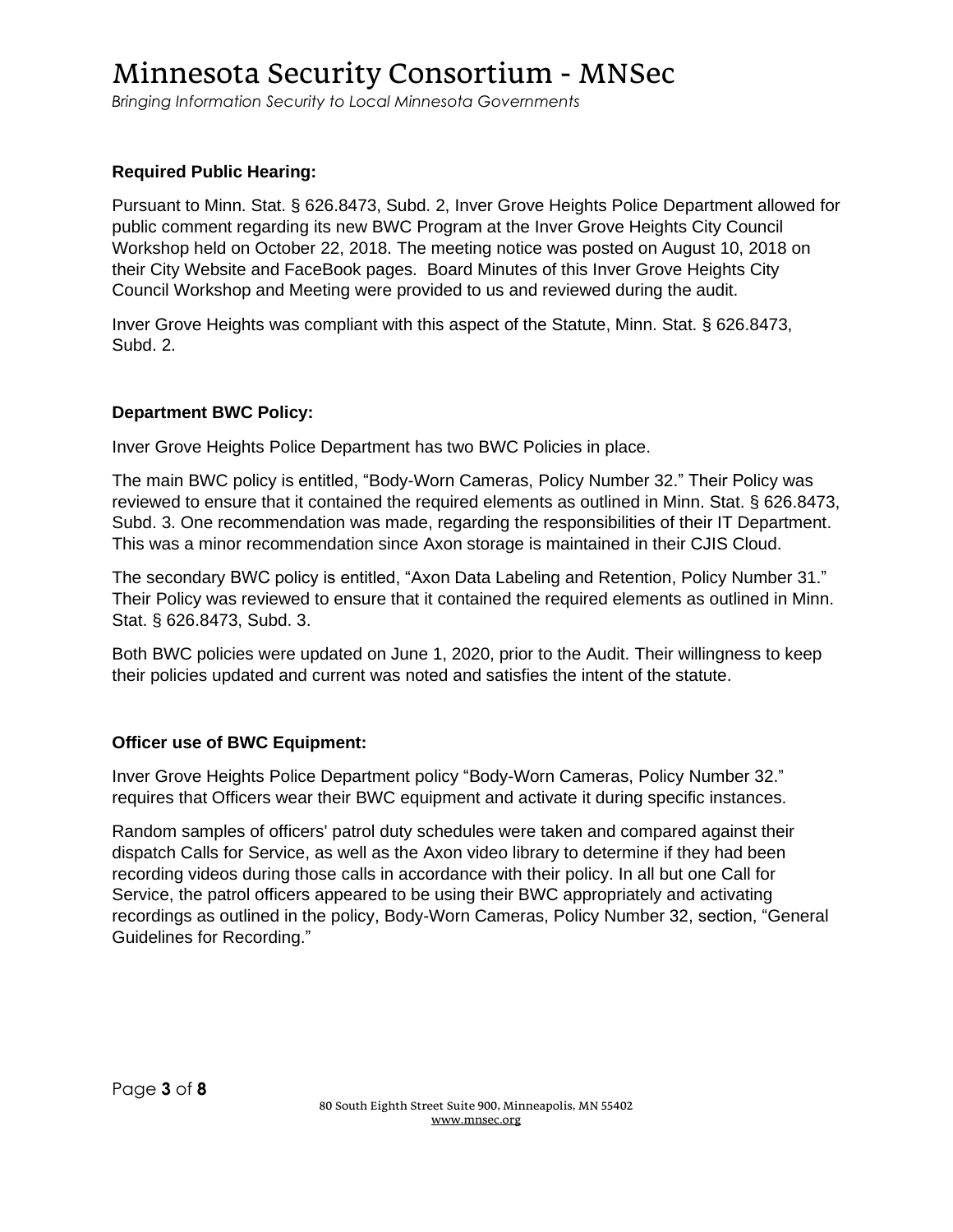*Bringing Information Security to Local Minnesota Governments*

### **Data Classification and Retention:**

Inver Grove Heights Police Department treats BWC data as private unless it is permitted to be release in accordance with the provisions of Stat. § 13.825, Subd. 2.

Inver Grove Heights Police Department processes BWC data requests, using their form entitled, "Body Camera Release Form." These requests are processed by the Records Department staff and requires approval by Command.

At the time of the audit, no Court mandated BWC data disclosures had been made.

Inver Grove Heights Police Department setup its data classification and retention schedule for BWC videos in the administrative settings of the Axon console. This retention schedule is consistent with and outlined in their second BWC policy is entitled, "Axon Data Labeling and Retention, Policy Number 31." All BWC data is retained for a minimum of 90 Days, as required by Minn. Stat. §13.825, Subd. 3 (a).

BWC data was sampled and audited across the audit period, and more intensely in the period of September 2020. Calls for Service from earlier in the audit period that had BWC data associated to it, and which had expired retention periods, showed that the BWC data had been deleted from the Axon System.

When the BWC data involves the use of force, discharge of a firearm by a peace officer, or when the event triggers a formal complaint against the peace officer, the BWC data is retained for a minimum of 1 year in accordance with Minn. Stat. §13.825, Subd. 3 (b). At the time of the audit, Inver Grove Heights Police Department has set that Retention Period for these type of calls for service to a period of 7 years, under their classification category, "Report and/or Arrest." No such incidents were reported during the audit period.

In addition, all BWC footage related to the discharge of a firearm by a peace officer in the course of duty as defined by Minn. Stat. § 626.8473, Subd. 2 (1), was reviewed during the audit. No such incidents were reported during the audit period.

In addition, on specific type of calls, the Inver Grove Heights Police Commander(s) in charge of the BWC program also review related BWC videos to ensure that all related videos have the appropriate classification. Any modifications to the classification are auditable in the Axon audit trail. Sampled BWC data was examined for modifications to the classification tags. The Axon audit trail indicated when the re-classification was made and by whom. Samples examined during the audit showed that most BWC Data was tagged with the correct classification and Retention Period in most cases. However, there were several sampled cases that did not have classifications assigned to the video. Before the audit was completed, Inver Grove Heights Police Commanders reported to me that they had immediately begun running new Axon reports that identified unclassified BWC videos and requires officers and supervisors to fix those cases. This is a normal recommendation during the first audit and demonstrates the benefit of a thorough Audit process and numerous samplings. Overall, the results in other aspects of the Classification and Retention period audit trail were good and satisfied the intent of the law.

Page **4** of **8**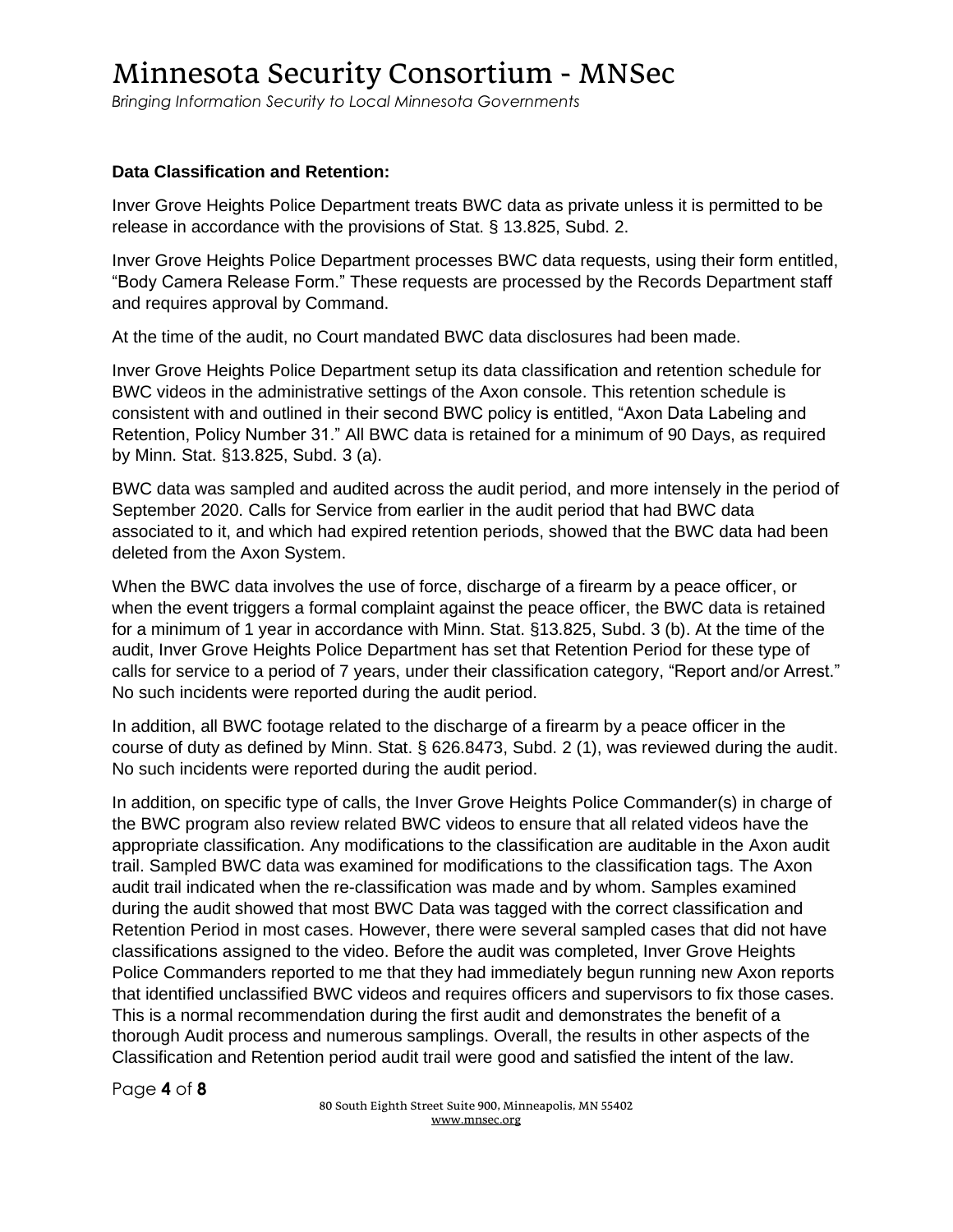*Bringing Information Security to Local Minnesota Governments*

Overall, Inver Grove Heights Police Department was mostly compliant with its Classification requirements and very compliant with the Retention requirements based on Statute, Minn. Stat. § 626.8473, Subd. 2. And Subd. 3.

#### **Access by Data Subjects**:

Inver Grove Heights Police Department processes BWC data requests, using their form entitled, "Body Camera Release Form." These requests are processed by the Records Department staff and requires approval by Command.

Inver Grove Heights Police Department stated they redact BWC data when released to Data Subjects. They stated that they had processed approximately 20 records requests during the audit period, 11/1/18 to 10/31/20.

#### **Use of Agency-Issued BWC**:

Minn. Stat. § 13.825, Subd. 6 states that:

"While on duty, a peace officer may only use a portable recording system issued and maintained by the officer's agency in documenting the officer's activities."

Inver Grove Heights Police Department "Body-Worn Cameras, Policy Number 32," section, "Use and Documentation," states:

A. Officers may use only department issued BWCs in the performance of official duties for this department or when otherwise performing authorized law enforcement services as an employee of this department.

1. Note: This provision prohibits officers from using personally owned BWCs, or those provided by private entities that may be contracting for department-authorized police services. The use of non-department equipment is inconsistent with the department's obligation to administer resulting video recordings as government data.

Inver Grove Heights Police Department was compliant with part of the Statute.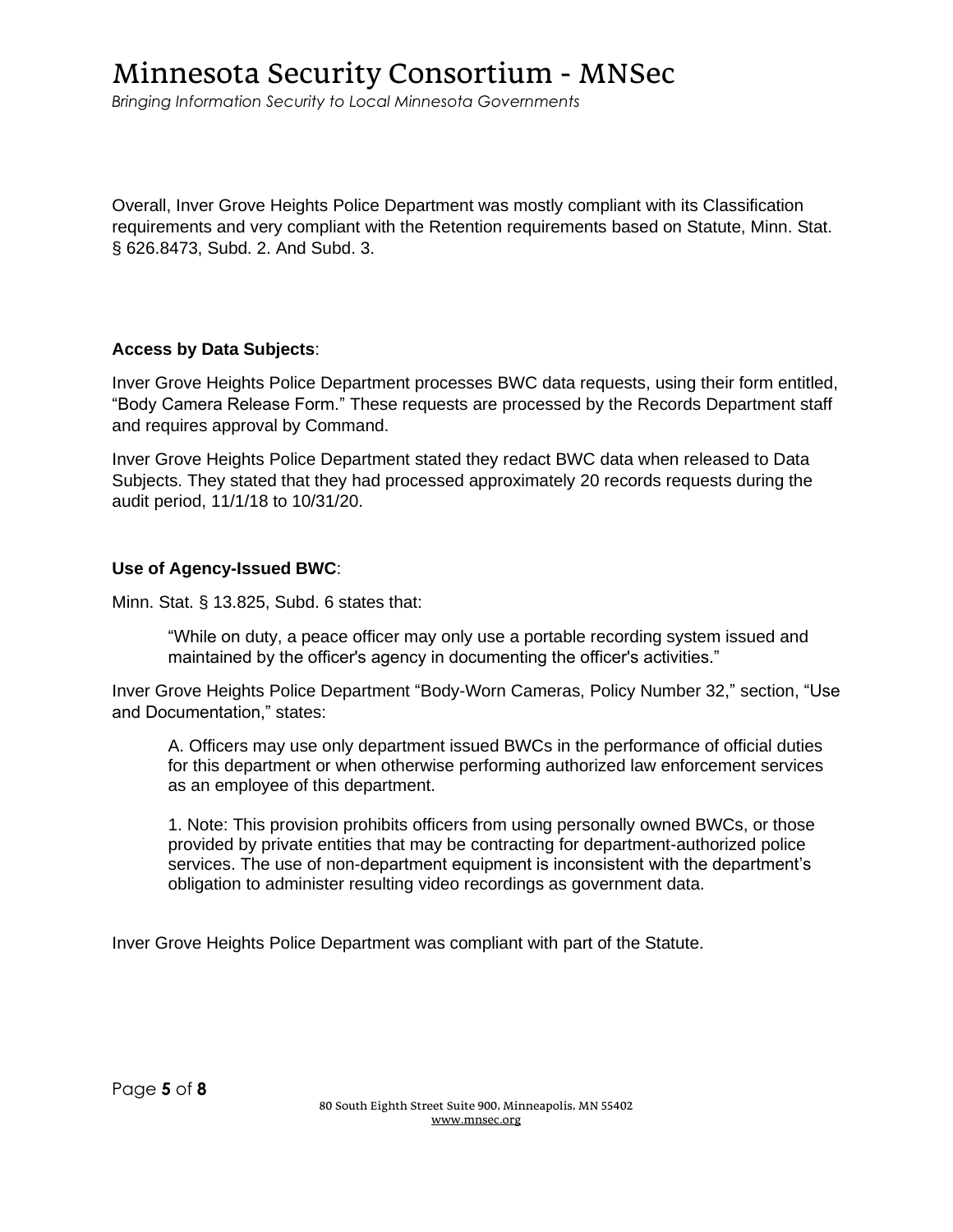*Bringing Information Security to Local Minnesota Governments*

### **Authorization to Access Data**:

Inver Grove Heights Police Department allows its officers to review their own BWC data. Access is enforced using user accounts and roles/rights in the Axon system.

BWC data was sampled and audited across the audit period, and more intensely in the period of September 2020. Results of sampling the BWC data, and its related audit trail in the Axon system, showed that it was either not viewed at all, viewed by the officer who recorded the data, or by a police supervisor. In over 100 samples, BWC video metadata was reviewed during the audit process by the Auditor and the Patrol Commander. In all samples, the BWC videos were shown to be viewed by either no one, the officer or supervisor.

All views and access were consistent with Inver Grove Heights Police Department "Body-Worn Cameras, Policy Number 32" and Minn. Stat. § 13.825 Subd. 7, as authorized by the Chief of Police.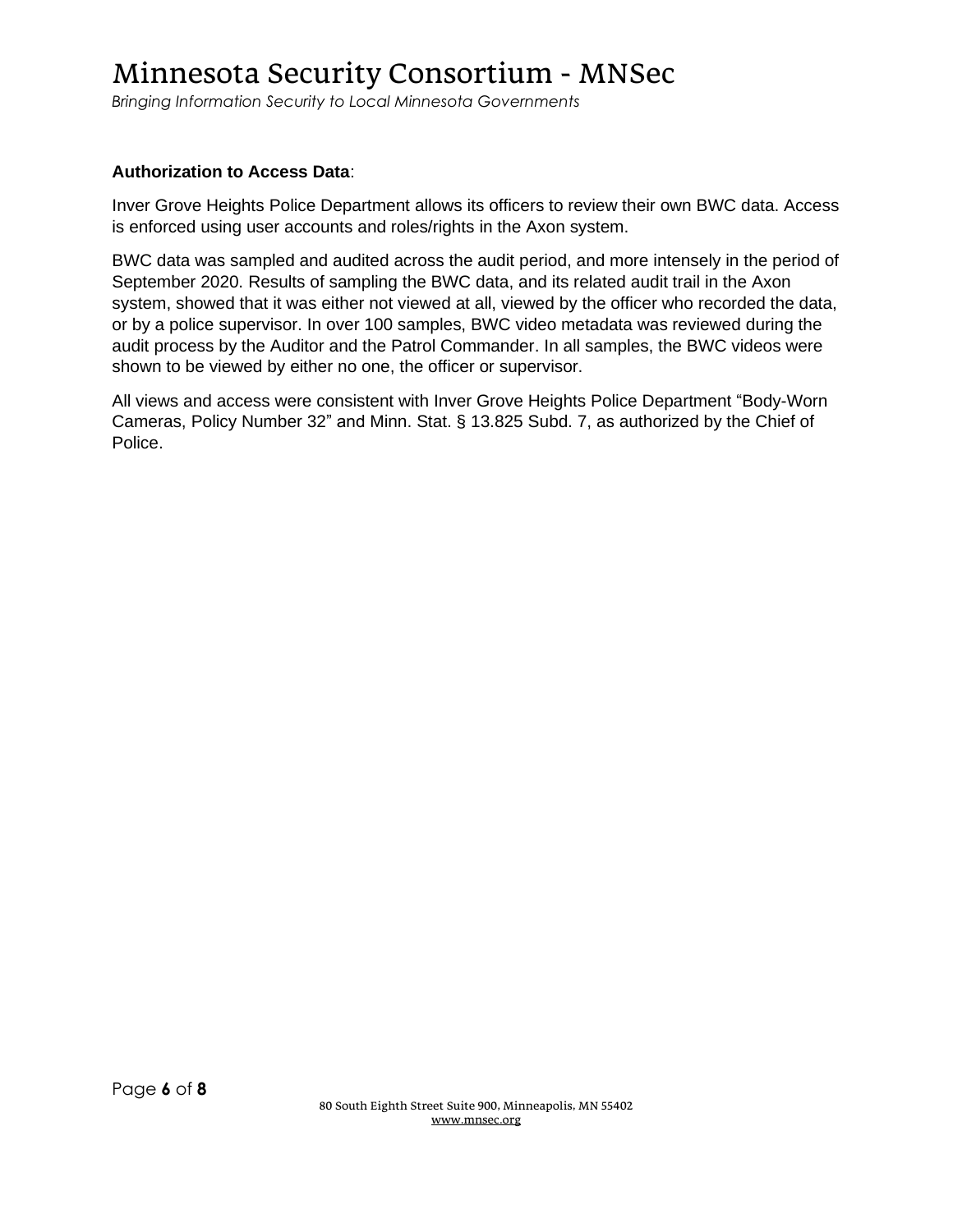*Bringing Information Security to Local Minnesota Governments*

### **Sharing Among Agencies**:

Inver Grove Heights Police Department treats BWC data as private and may only share BWC data with other agencies when permitted by Minn. Stat. § 13.825, Subd. 8 and Subd. 7.

Inver Grove Heights Police Department processes BWC data requests by other Agencies via email which must contain a legitimate, specified law enforcement purpose, as required by Minn. Stat. § 13.825, Subd. 7.

Inver Grove Heights Police Department was compliant with this aspect of the Statute.

#### **Biennial Audits**:

Inver Grove Heights Police Department has acknowledged that it intends to complete a biennial audit of its BWC System, as required by Minn. Stat. § 13.825, Subd. 9.

#### **BWC System Vendors**:

At the time of the audit, Axon was the primary vendor and system for their BWC program. BWC videos were recorded, classified, and stored in Axon cloud-based system, called Evidence.com.

Because Evidence.com is a cloud-based solution, it is subject to the requirements of Minn. Stat. § 13.825, Subd. 11 (b), which requires Axon to follow the requirements of the FBI's CJIS Policy 5.x and subsequent versions. Axon has a published a CJIS White paper outlining is responsibilities for CJIS compliancy and it also stated that it has filed the appropriate CJIS Security Addendum with the State of Minnesota, which we verified with the BCA.

Inver Grove Heights Police Department was compliant with this aspect of the Statute.